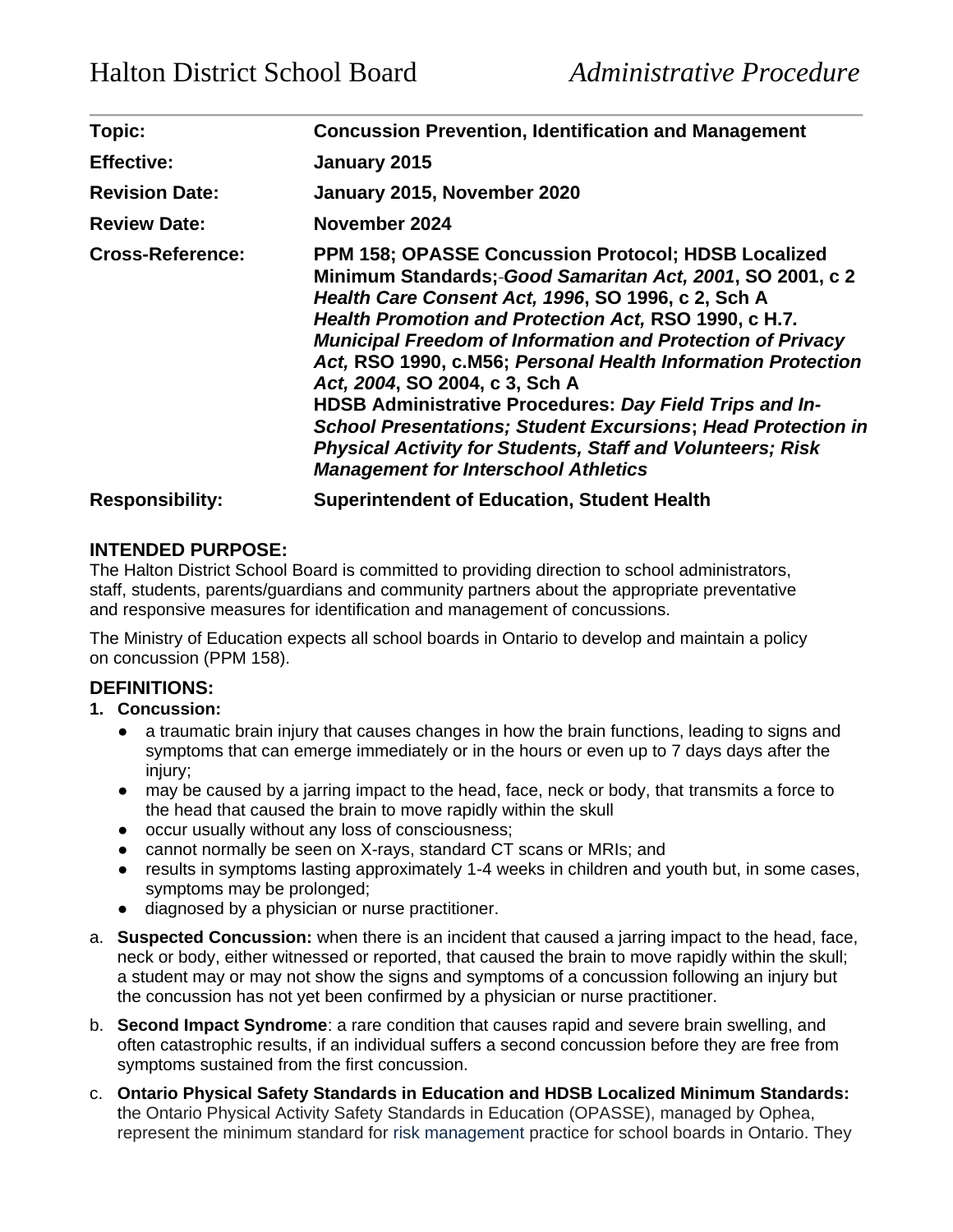focus the attention of teachers, intramural supervisors, coaches and administrators on safe practices in every physical activity from a curricular, intramural and interschool perspective, in order to minimize the element of risk. School boards are able to raise the standards and, as such, the HDSB Localized Minimum Standards should be consulted prior to the OPASSE activity page specific to the activity/sport.

## **PROCEDURES**

## **1. Roles and Responsibilities**

# **a. School Board**

The Halton District School Board will:

- i. Post the Concussion Prevention, Identification and Management Administrative Procedure, and related forms and resources, on the HDSB public website and myHDSB employee site.
- ii. Provide annual staff awareness training on the prevention, identification and management of a concussion.
- iii. Provide prevention strategies that increase awareness and reduce the risk of injury to a student.
- iv. Require an annual review and implementation of the HDSB Concussion Prevention, Awareness Resources and Concussion Codes of Conduct for all school staff, students and their parents/guardians.
- v. Develop expectations for schools to support students with a suspected and/or diagnosed concussion**.**
- vi. Ensure that students' personal health information is safely and confidently stored and destroyed as necessary.
- vii. Ensure service providers are aware of the HDSB Concussion Prevention and Awareness Resources and Codes of Conduct, as appropriate.

### **b. School Staff**

School staff play a key role in supporting the student's safe participation in all school activities. School staff will:

- i. Educate all students about the seriousness of concussions, signs and symptoms of a concussion, students' role in injury prevention, advocacy and reporting.
- ii. Adhere to the HDSB Localized Minimum Standards and Ontario Physical Activity Safety Standards in Education, as applicable, for curricular, intramural and interschool activities including providing information on concussion prevention specific to the activity, inherent risks of the activity, and procedures and rules for safe play.
- iii. Implement school and board strategies that promote injury prevention and concussion awareness.
- iv. Complete the awareness training annually, and as otherwise required by the school board.
- v. Review, promote and follow the HDSB Student Concussion Prevention and Awareness Resources and Concussion Codes of Conduct. Confirm to principal that this training has been provided to students at a pre-season athletes' meeting for the given interschool sport.
- vi. Review the student's history of concussions on both the HDSB Interschool Athletics Package and PE/Intramural Acknowledgement of Risk, Consent to Participate and Medical Form and update the student health information with the school office, as appropriate.
- vii. Use the Suspected Concussion Form (Appendix A ) following an incident that caused a jarring impact to the head, face, neck or body, either witnessed or reported, that caused the brain to move rapidly within the skull (a student may or may not show the signs and symptoms of a concussion following an injury).
- viii. Respond to medical emergencies in accordance with Board procedures.
- ix. Communicate with parents/guardians in the event of a suspected concussion and ensure the process for concussion identification and management is understood.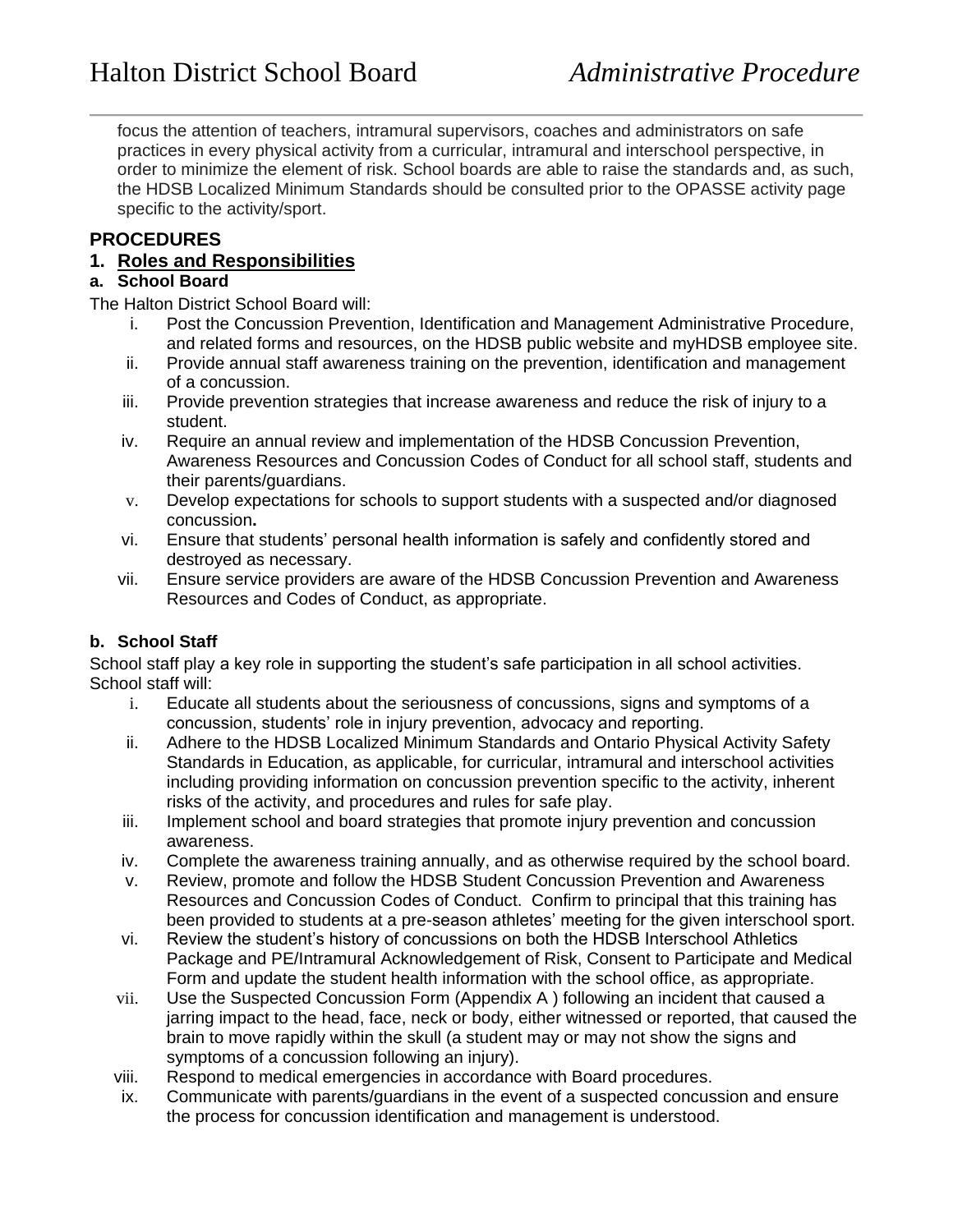- x. Review and implement the Home and School Concussion Management Plan (Appendix B) as supported by a physician or nurse practitioner.
- xi. Participate on the School Care Team, as appropriate.
- xii. Ensure the student's Home and School Concussion Management Plan is carried and/or followed including on school trips, excursions, co-curricular activities and co-operative education placements.
- xiii. As authorized by parents/guardians, share child-specific information regarding the Home and School Concussion Management Plan.
- xiv. Identify a student with a suspected or diagnosed concussion to occasional staff through the absent educator's supply plans, and ensure that the occasional teacher is aware of the limitations of the student's participation in the learning and/or physical activity.
- xv. Monitor students for signs and symptoms of a suspected or diagnosed concussion using the Suspected Concussion Form and/or Home and School Concussion Management Plan.
- xvi. Ensure the Concussion Medical Clearance Form (Appendix C) is completed by a physician or nurse practitioner prior to participation in physical activities, including curricular, intramural and interschool athletics

### **c. The Principal**

In addition to the responsibilities outlined under "School Staff", the principal (or designate) will:

- i. Provide ongoing communication to the school community regarding concussion awareness and injury prevention.
- ii. Ensure adherence to the HDSB Localized Minimum Standards and Ontario Physical Activity Safety Standards in Education, as applicable, for curricular, intramural and interschool activities.
- iii. Ensure that staff complete the necessary awareness training, annually and as otherwise required by the school board.
- iv. Ensure there is a process in place for appropriate staff to review the student's history of concussions and update the student health information with the school office, as appropriate.
- v. Communicate to staff their roles and responsibilities to support a student with a suspected or diagnosed concussion.
- vi. Communicate and collaborate with parents/guardians in the event of a suspected and/or diagnosed concussion, and ensure the process for concussion identification and management is understood.
- vii. Remind parents/guardians of their duty to notify the school of the results of their child's medical examination and any changes to their child's condition, as well as their responsibilities in this Administrative Procedure.
- viii. Determine whether a student's activity requires further restrictions based on the signs and/or symptoms of a suspected or diagnosed concussion.
- ix. Ensure the appropriate forms are used, signed and filed, including but not limited to: Suspected Concussion Form; Home and School Concussion Management Plan; Concussion Medical Clearance Form; PE/Intramural Acknowledgement of Risk, Consent to Participate and Medical Form and the HDSB Interschool Athletics Package.
- x. Alert appropriate staff and volunteers about students with a suspected concussion that require monitoring, as authorized by parent/guardian.
- xi. Ensure that a process is in place by which all parties identified as part of the School Care Team, as authorized by the parent/guardian, are informed of the student's concussion and provided a copy of the Home and School Concussion Management Plan, as appropriate.
- xii. Ensure there is a process in place to support students on a Home and School Concussion Management Plan, including on school trips, excursions, co-curricular activities, and cooperative education placements.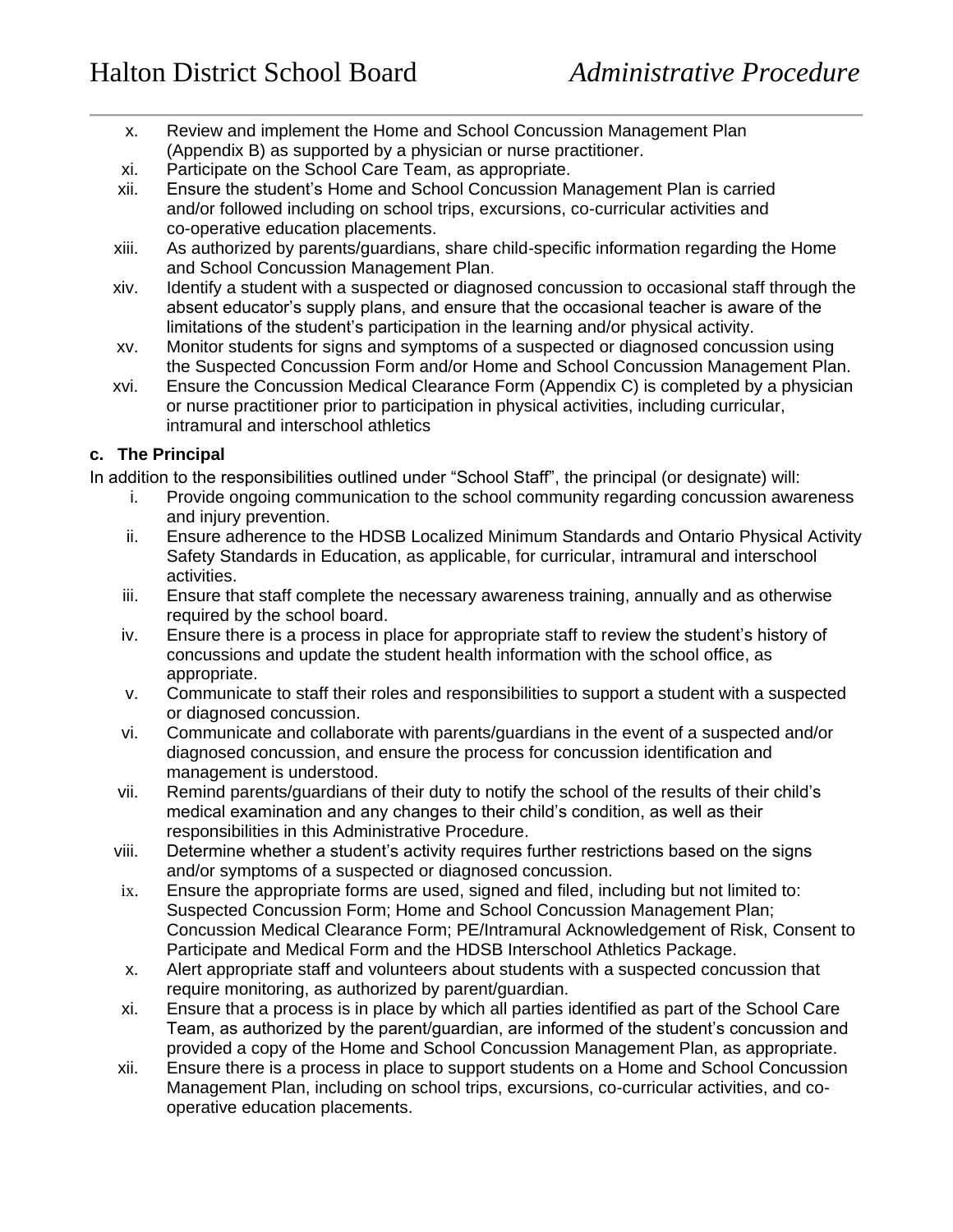- xiii. Maintain a Student Medical File for each student with a suspected or diagnosed concussion and include information such as the Suspected Concussion Form, Home and School Concussion Management Plan, Concussion Medical Clearance Form and OSBIE Student Incident Reports.
- xiv. Track parent/guardian confirmation of the review of HDSB Concussion Prevention and Awareness Resources and Concussion Codes of Conduct through the Interschool Athletics Package.
- xv. Ensure coaches have confirmed their review of the HDSB Student Concussion Prevention and Awareness Resources and Concussion Code of Conduct with student athletes in a preseason meeting for the given sport.
- xvi. Ensure that personal health information is safely and confidentially stored and destroyed as necessary.

### **d. Parents/Guardians**

As primary caregivers of their child, parents/guardians are expected to be active participants in supporting the prevention, identification and management of their child's concussion. Parents/ guardians are expected to:

- i. Review and follow the HDSB Concussion Prevention and Awareness Resources and Codes of Conduct.
- ii. Educate their child about concussion prevention, identification and management.
- iii. Notify the school of any prior concussions through the Student Registration process, the annual Verification Form and/or PE/Intramural Acknowledgement of Risk, Consent to Participate and Medical Form and the HDSB Interschool Athletics Package.
- iv. Communicate and collaborate with the school in the event of a suspected and/or diagnosed concussion that may have occurred at or outside the school, and adhere to the process for concussion identification and management outlined in this Administrative Procedure.
- v. Notify the school office of any changes in the student's condition.
- vi. Seek a medical examination from a physician or nurse practitioner for a suspected concussion and follow recommendations to promote recovery.
- vii. Follow and/or complete the appropriate forms, including but not limited to: Suspected Concussion Form; Home and School Concussion Management Plan; Concussion Medical Clearance Form; PE/Intramural Acknowledgement of Risk, Consent to Participate and Medical Form and the HDSB Interschool Athletics Package.
- viii. Participate on the School Care Team.
- ix. Encourage their child to monitor signs and symptoms of a suspected or worsening concussion, and promptly inform a responsible adult of any changes in their condition.
- x. Communicate with school staff about arrangements and considerations for field trips, excursions, co-curricular activities and co-operative education placements, as appropriate.
- xi. Communicate with healthcare providers and community sports/activity providers to monitor concussion management and recovery.
- xii. Seek medical clearance from a physician or nurse practitioner, using the Concussion Medical Clearance Form, prior to the student's participation in curricular, co-curricular and interschool athletics.
- xiii. Present a signed Concussion Medical Clearance Form to the Principal upon return to school in September for concussion management that was completed over the summer holidays.

#### **e. Students**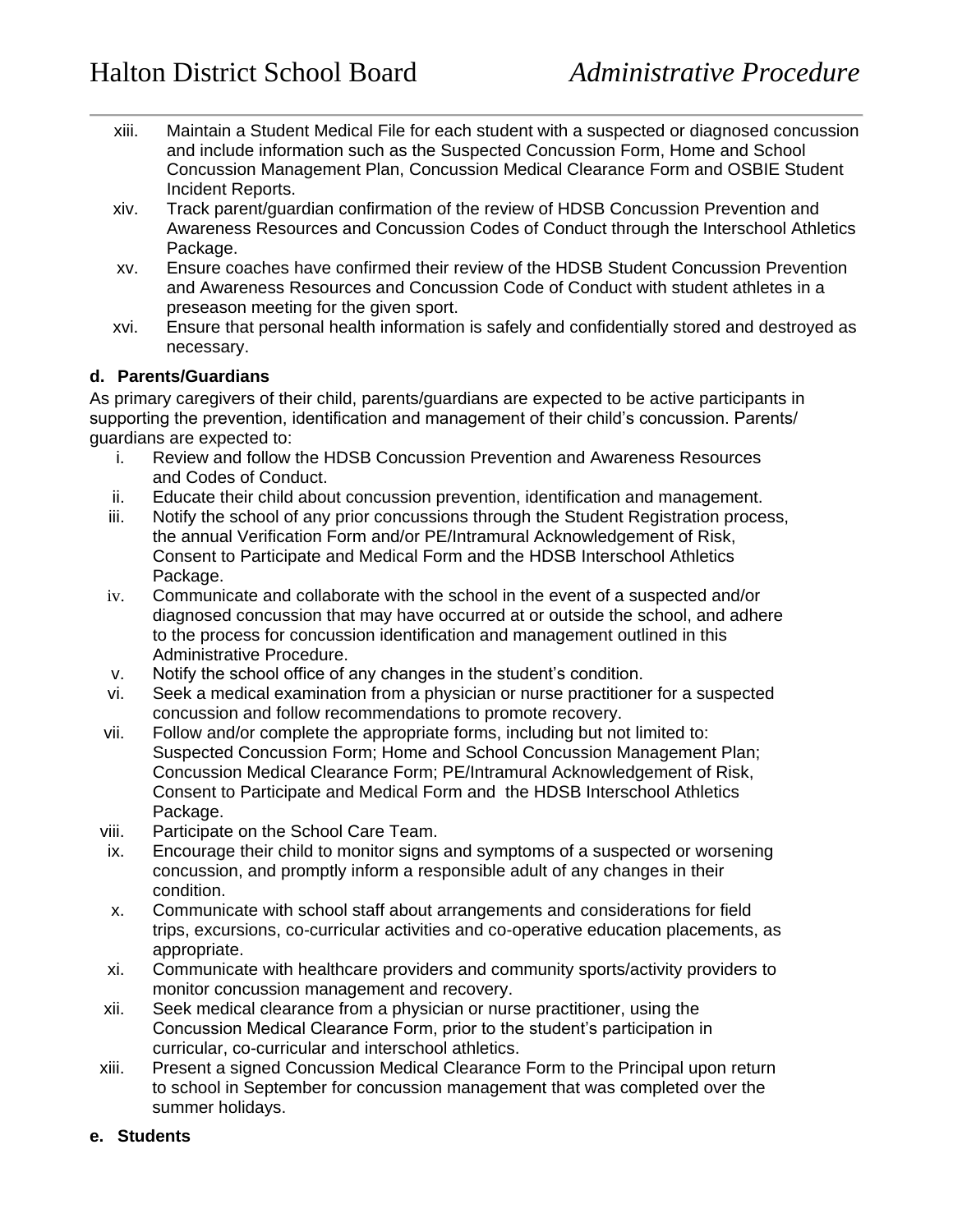Depending on their cognitive, emotional, social and physical stage of development, and their capacity for self-management, students are expected to actively support the prevention, identification and management of a concussion. Students are expected to:

- i. Review and follow the HDSB Student Concussion Prevention and Awareness Resources and Concussion Code of Conduct.
- ii. Participate actively in their own injury prevention as outlined in the HDSB Concussion Prevention and Awareness Resource and the Student Concussion Code of Conduct, as well as reviewed by teachers and coaches specific to the activity.
- iii. Take responsibility for advocating for the personal safety and well-being of themselves and their peers.
- iv. Report to a responsible adult any event that may have caused a jarring impact to the head, face, neck or body, either witnessed or reported, that caused the brain to move rapidly within the skull.
- v. Notify school staff of any prior concussions, a new diagnosis and any changes to their condition.
- vi. Monitor signs and symptoms of a suspected or worsening concussion, and promptly inform a responsible adult of any changes in their condition.
- vii. Follow the steps of the Home and School Concussion Management Plan and the strategies provided by a physician or nurse practitioner.
- viii. Communicate with healthcare providers and community sports/activity providers to monitor concussion management and recovery.
- ix. Participate on the School Care Team.
- x. Seek a medical clearance from a physician or nurse practitioner, using the Concussion Medical Clearance Form, prior to full participation in curricular, co-curricular and interschool athletics.

# **2. Concussion Prevention and Awareness**

### **a. Concussion Prevention and Awareness Resource**

The HDSB Concussion Prevention and Awareness Resource is a video resource that details the signs and symptoms of a concussion, as well as the prevention, identification and management of a concussion. This resource must be reviewed annually by a parent/guardian and signed acknowledgement through the PE/Intramural Acknowledgement of Risk, Consent to Participate and Medical Form and the HDSB Interschool Athletics Package. All students in Physical Education will review the Concussion Prevention and Awareness Resource as part of the curriculum, and students who participate in interschool athletics will review this resource with their coach as part of a preseason meeting for the given sport.

In addition to annual online awareness training, relevant staff are required to review the HDSB Localized Minimum Standards and the OPASSE activity page for the specific activity or sport. These resources provide strategies for injury prevention, equipment requirements, fair and safe play, and rules of the activity or sport.

### **b. Concussion Codes of Conduct**

The Parent/Guardian Concussion Code of Conduct, the Student Concussion Code of Conduct and the Staff Concussion Code of Conduct outline the overall commitment to prevent concussions and advocate for a safe environment to report concussions.

The Concussion Codes of Conduct prioritize:

- a safe learning environment
- fair play and respect for all
- teaching the rules of the physical activity
- implementing the skills and strategies in proper progression
- open communication about concerns and risks
- identification and management of a concussion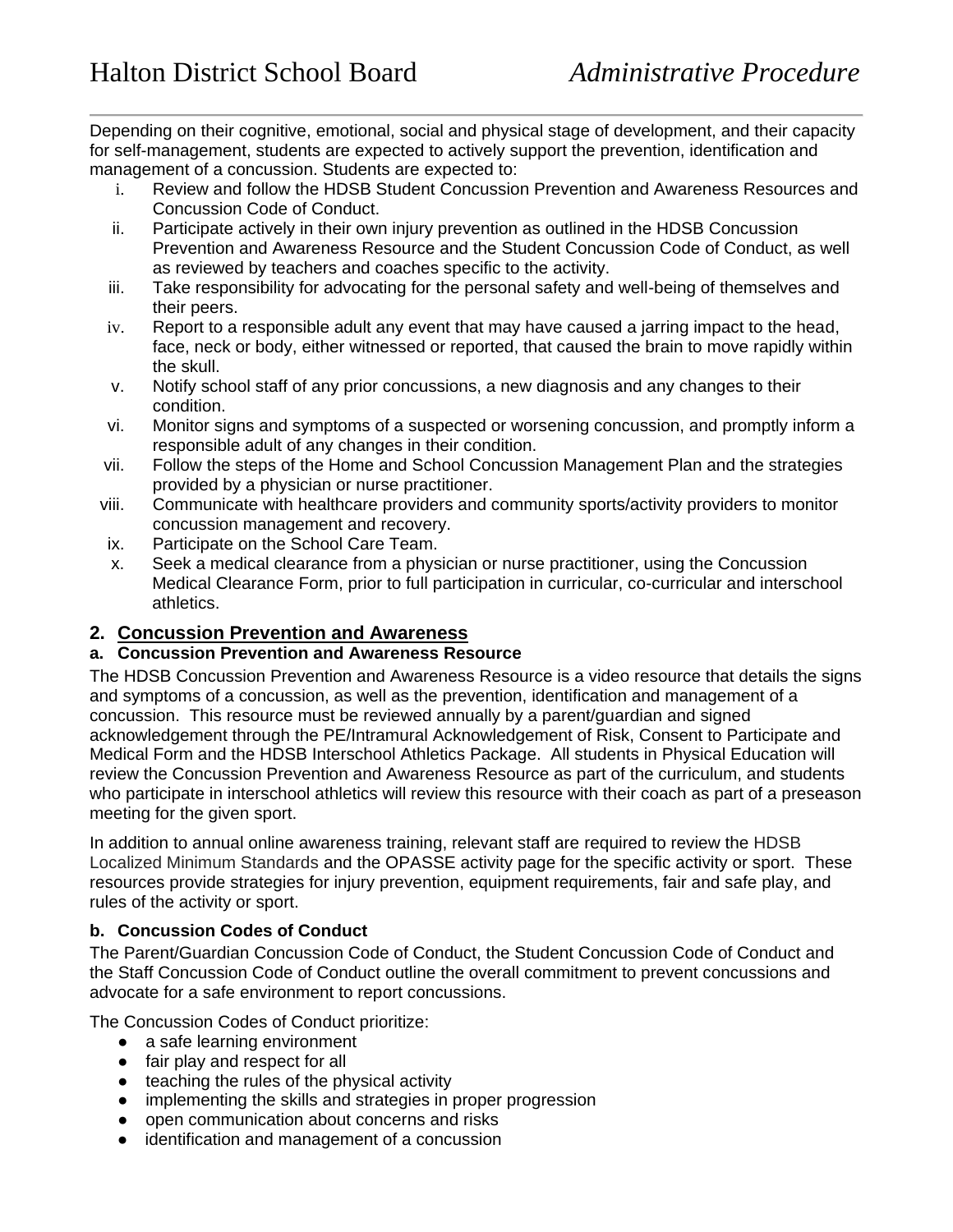This Parent/Guardian Concussion Code of Conduct must be reviewed annually and signed acknowledgement through the PE/Intramural Acknowledgement of Risk, Consent to Participate and Medical Form and the HDSB Interschool Athletics Package. All students participating in interschool athletics will review the Student Concussion Code of Conduct with their coach as part of a preseason meeting for the given sport. Finally, the Staff Concussion Code of Conduct will be reviewed through the annual online awareness training.

## **3. Suspected Concussion Form**

The Suspected Concussion Form is used when there is an event, either witnessed or reported, that may have caused a jarring impact to the head, face, neck or bod that caused the brain to move rapidly within the skull.

Staff will complete and indicate with a check mark any signs and/or symptoms on the Suspected Concussion Form that are reported by the student or observed by the staff, and initiate an Emergency Response if any signs or symptoms are checked (see Section 5).

### **a. Step 1 - Red Flag Signs or Symptoms**

Step 1 of the Suspected Concussion Form assesses for Red Flag Signs or Symptoms. If any are checked, staff will immediately cease the assessment and call 9-1-1. Staff will complete Step 1 and 3 only of the Suspected Concussion Form when Red Flag signs or symptoms are present.

### **b. Step 2 - Other Signs or Symptoms**

Step 2 of the Suspected Concussion Form assesses for Other Signs or Symptoms (not Red Flag). Staff will complete Step 1 through 3 of the Suspected Concussion Form. The school must contact the parent/guardian to pick-up the student and recommend an urgent medical examination when other signs or symptoms are checked. The student should remain at home pending the outcome of a medical examination and the subsiding of signs or symptoms.

When there are no signs or symptoms at the time of the assessment, the Principal will inform the appropriate staff and parent/guardian that a Suspected Concussion Form is activated for a student so that they may monitor the development of signs and symptoms for a minimum of 24 hours at home and school. The Principal should attempt to confirm authorization from parents/guardians to share this information with relevant staff.

### **c. Step 3 - Communication to Parent/Guardian**

Step 3 of the Suspected Concussion Form confirms the communication to the parent/guardian and required next steps. Specifically, whether the student requires an urgent medical examination or monitoring for a minimum of 24 hours.

### **d. Step 4 - Medical Examination / Monitoring**

Parent/guardian will complete Step 4 of the Suspected Concussion Form by either:

- 1. seeking an emergency medical assessment when Red Flag Signs or Symptoms are present and student is transported to a hospital with Emergency Medical Services;
- 2. seeking an urgent medical examination by a physician or nurse practitioner when Other Signs and Symptoms are present at time of the school's assessment or if they develop following the event; or
- 3. monitoring their child for a minimum of 24 hours if the school does not identify any signs or symptoms. If no signs and symptoms develop over that time, the child may return to school and physical activity.

When a concussion is diagnosed by a physician or nurse practitioner, a Home and School Concussion Management Plan is implemented (see Section 6).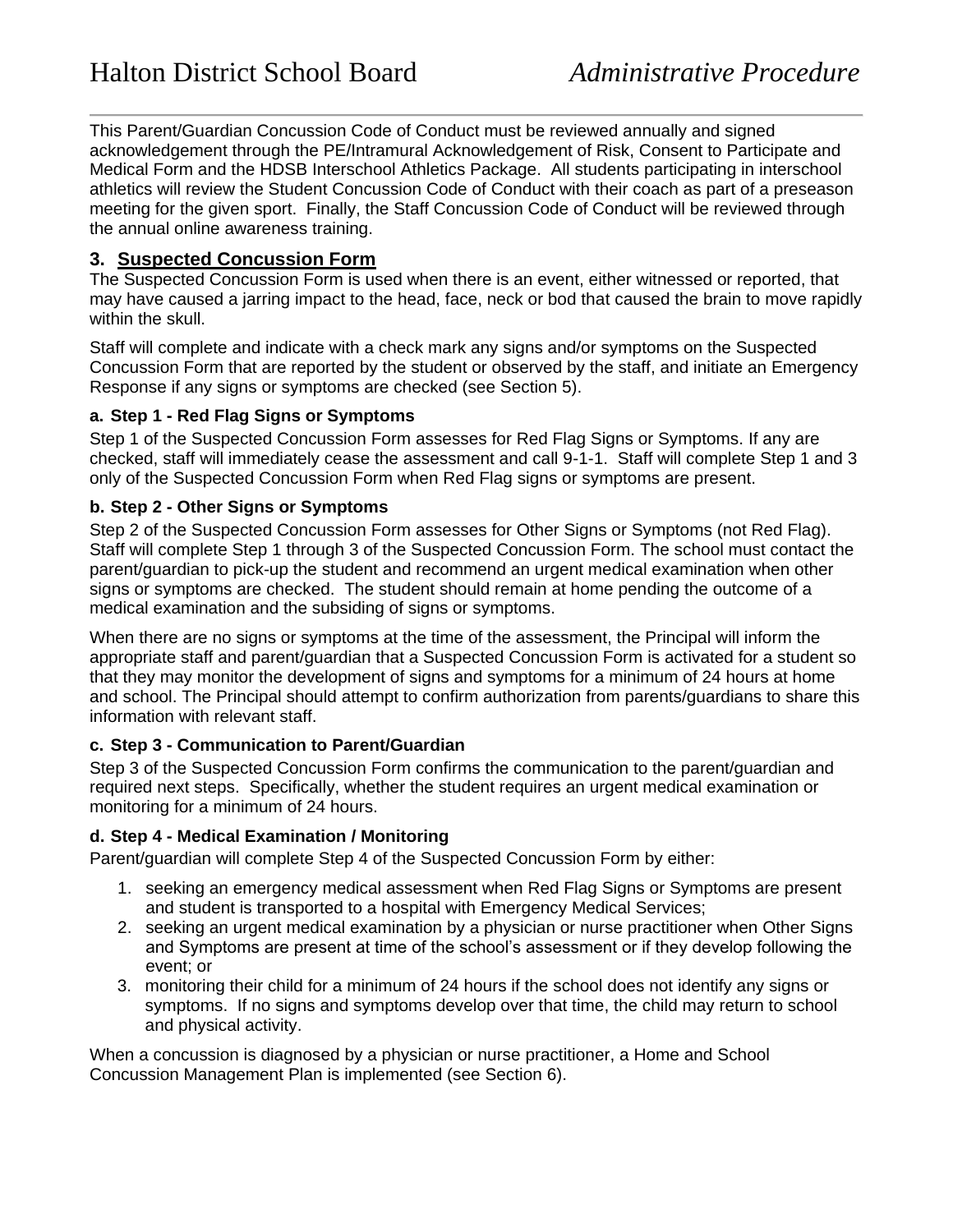### **4. Emergency Response**

"Emergency" is defined by the *Health Care Consent Act, 1996* to include a situation where the individual is experiencing severe suffering, or is at risk of sustaining serious bodily harm, if the treatment is not administered promptly.

All staff are required to be trained annually in the emergency response to a suspected or diagnosed concussion.

a. **Suspected Concussion**: An emergency relating to a suspected concussion could be the result of an event, either witnessed or reported, that may have caused a jarring impact to the head, face, neck or body that caused the brain to move rapidly within the skull.

Generally, in the event of an emergency, staff shall:

- i. Remove the student immediately from the activity or sport, if this can be done safely. The student is not to return to play, even if they indicate they are feeling better. If there is loss of consciousness, do not attempt to move the student.
- ii. Initiate the Suspected Concussion Form.
- iii. Red Flag Signs or Symptoms:
	- Suspect a concussion if one or more Red Flag signs or symptoms present
	- Call 9-1-1 immediately
	- Remain with the student until Emergency Medical Services (EMS) and/or parent/guardian arrives, and document any physical, cognitive or behavioural changes in this time.
	- Recommend the student be transported to the hospital by ambulance and provide a copy of the Suspected Concussion Form to EMS.
	- Call, or direct another adult to call, the parent/guardian to inform them of the event and the location of the hospital.
	- Inform parent/guardian that student requires an emergency medical examination.
- iv. Other Signs or Symptoms:
	- Suspect a concussion if one or more other signs or symptoms present
	- Call, or direct another adult to call the parent/guardian to inform them of the event and that the student requires to be picked up and taken for an urgent medical examination by a physician or nurse practitioner.
	- If any signs or symptoms worsen, and EMS has not already been called, call 9- 1-1. Recommend the student is transported to the hospital by ambulance.
	- Provide the Suspected Concussion Form to the parent/guardian or EMS, as applicable.
- v. No Signs or Symptoms:
	- Call, or direct another adult to call, the parent/guardian to inform them of the event and that the student requires a minimum of 24 hours of monitoring.
	- Student may remain at school but cannot participate in any physical activity, including outdoor nutrition break activities.
	- Inform relevant staff of the event and provide the Suspected Concussion Form for monitoring.
	- Provide the Suspected Concussion Form to the parent/guardian for monitoring after school hours.
	- Advise parent/guardian the student must be seen by a physician or nurse practitioner if signs or symptoms develop.
	- Advise the student and/or parent/guardian that the student may not operate a motor vehicle, ride the bus and/or walk home alone.
	- Seek permission to share information with staff and the Before and After School care provider, as applicable.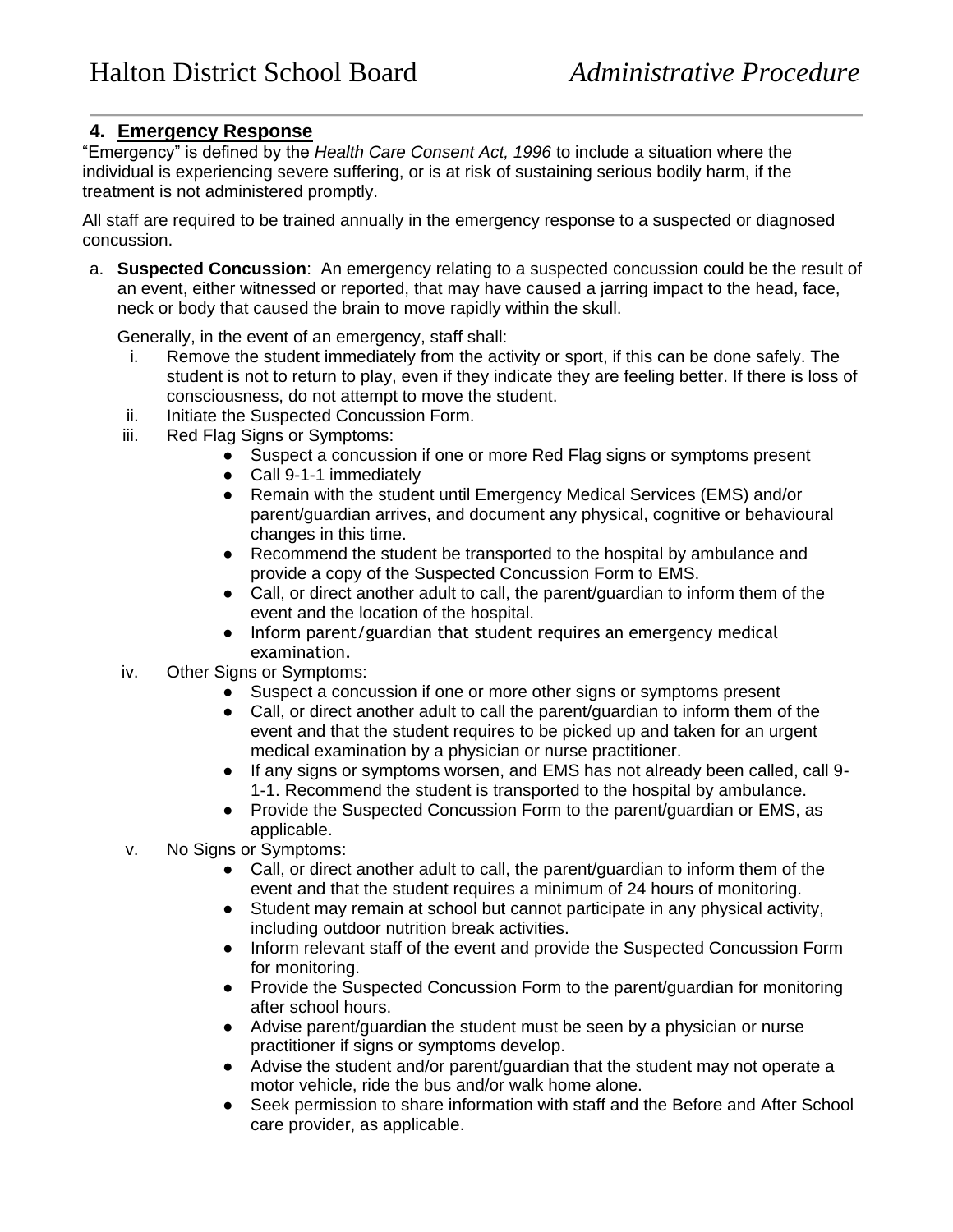- vi. Communicate with parents/guardians and ensure the process for concussion identification, using the Suspected Concussion Form, is understood and followed.
- vii. Inform the principal of the event and emergency response.
- viii. Complete an OSBIE Student Incident Report and file in the student's Medical File.
- ix. Advise parent/guardian the student should remain at home pending the outcome of a medical examination and/or the subsiding of signs or symptoms.
- x. File the completed Suspected Concussion Form in the student's Medical File.
- **b. Diagnosed Concussion:** An emergency relating to a diagnosed concussion is defined as the continuation or worsening of signs and symptoms.

Generally, in the event of an emergency, staff shall:

- i. Participate on the School Care Team and develop a Home and School Concussion Management Plan.
- ii. Follow the steps in the Home and School Concussion Management Plan.
- iii. Communicate with parent/guardian and ensure the process for concussion management, using the Home and School Concussion Management Plan, is understood and followed.
- iv. Monitor for the return or worsening of the signs and symptoms of a concussion, and advise the parent/guardian to seek a medical re-examination if they appear.
- v. Follow the recommendations of the physician or nurse practitioner.

### **5. Home and School Concussion Management Plan**

The Home and School Concussion Management Plan is used collaboratively between home and school when a student has a concussion diagnosed by a physician or nurse practitioner.

Parents/guardians have the authority to designate who is provided access to the Home and School Concussion Management Plan. With authorization from the parent/guardian, the Home and School Concussion Management Plan will be shared with:

- i. School staff who provide direct support to the student.
- ii. Occasional staff, as appropriate.
- iii. Volunteer coach and other volunteers, as appropriate.
- iv. Classmates and/or teammates.
- v. Service providers, such as transportation and childcare

In addition, the parent/guardian and student are advised to share the Home and School Concussion Management Plan with community sport/activity providers to ensure the stages of concussion management are followed.

The Home and School Concussion Management Plan - Part A details the permissible cognitive and physical activities at each stage of recovery. Each stage must last a minimum of 24 or 48 hours and there is no set timeline for progression through all of the stages. The student must demonstrate tolerance of the activities in each stage, without worsening or new signs and symptoms, in order to progress to the next stage of the Plan.

The Home and School Concussion Management Plan - Part B is for tracking the completion of each of the following stages:

#### **a. Initial Rest, Stage 1 and 2**

Initial Rest and Stage 1 and 2 of the Plan are required to be completed at home. The parent/guardian indicates the completion of each of these stages by checking the criteria boxes and signing.

#### **b. Stage 3 and 4**

Prior to the student returning to school part-time in Stage 3, a School Care Team meets to develop a plan for the required accommodations, modifications and restrictions to support the student's transition to increased cognitive and physical activity. The School Care Team is comprised of the student, parent, administrator and staff as required. The School Care Team will have responsibility in